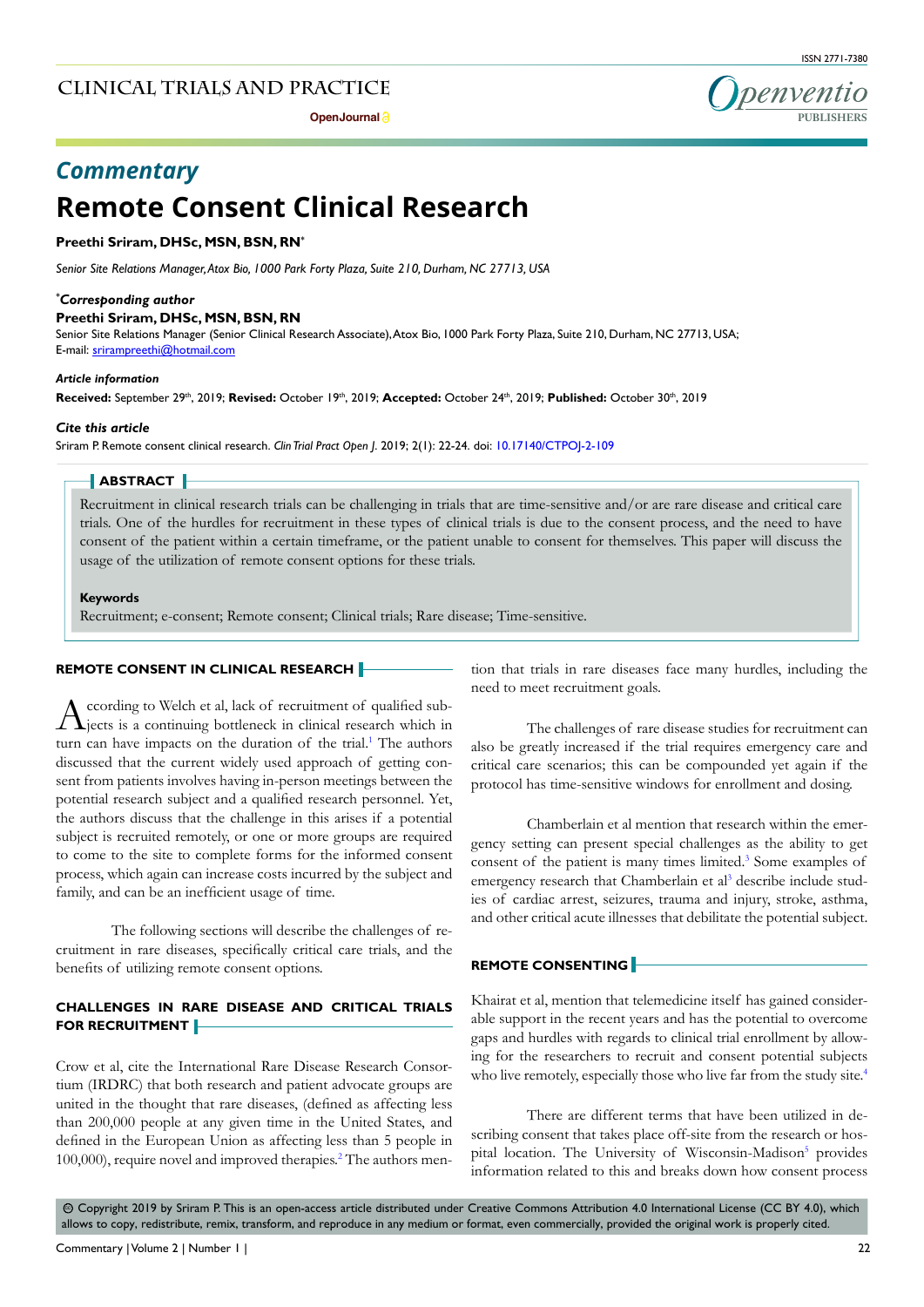

can be done when remote. Some of the ways this can be done is through usage of electronic signatures, faxing the signed consent forms, online consenting, oral consenting if the consent is obtained through audio/video communication through different applications such as Skype. This paper will address the arena of electronic consent, where electronic signatures are obtained and will use the term remote consent as well, as the potential participant or legally authorized representative (LAR) is not on the research site.

According to the Office of Human Research Protections (OHRP) of the US Department of Health and Human Services (HHS) and the Food and Drug Administration (FDA) guidance on the use of electronic informed consent questions and answers,<sup>[6](#page-2-5)</sup> the research community has demonstrated an increased interest in using electronics means for either supplementing or altogether replacing paper-based forms in the consent process. The guidance mentions that an electronic consent may be utilized to give information that is contained within the paper-based document. It is noted in the guidance that some of the benefits of the usage of electronic process is that it may promote timely entry of data of the consent into a database and permit for timely collection of data of the subject from remote locations.

## **LIMITATIONS**

Welch et al<sup>[1](#page-2-0)</sup> describe some of the limitations that come alongside using tele-consent in-one, the potential subject or LAR needs to have access to some computer device with internet connection, and it is noted that while a large portion of the population currently does (67%), this does not encompass the whole population. Other limitations to consider per the authors are having readability be improved for smaller screens than laptops as they cite Smith<sup>[7](#page-2-6)</sup> that most people access the internet through mobile devices. Some other obstacles noted by Welch et al<sup>1</sup> is that organizations may require institutional approval for usage of remote consent, training of usage of the medium, and information technology (IT) support.

Wilbanks<sup>8</sup> discusses that when the informed consent process shifts to the electronic platform and there is not personal interaction, additional issues can arise. Welch et al<sup>[1](#page-2-0)</sup> mentions that the cultural environment where legal choices are made in a digital landscape must be considered. Welch et al<sup>[1](#page-2-0)</sup> describes that society is conditioned to accept legal provisions without reading them and mentions that there is also evidence that suggests that people process text differently from paper to screen and will skim instead of reading information on a screen. Thus, design of the format for the online consent form should be taken into consideration in order to optimize the user experience for maximum efficiency.

Pandotra<sup>[9](#page-2-8)</sup> discusses that some of the other challenges encountered with electronic consent involves the consent discussion itself and that lack of face to face to discussion can be a barrier to having the potential participant or LAR from having all questions thoroughly answered and having a full engagement with the information of the study. Pandotra does mention that this barrier can be overcome by testing participant comprehension about main concepts. Other ways this can be overcome per Pandotra is having a secure video chat option to imitate the in-person consenting process. From personal experience, sites that have a remote consenting option should follow a process analogous to how the consent process would take place if the participant were on-site and technological options available such as phone/video confer-encing to explain the study. Welch et al<sup>[1](#page-2-0)</sup> explains the dynamic process of using new technologies with remote consenting, termed as teleconsent. In this definition of teleconsent per Welch et al,<sup>[1](#page-2-0)</sup> a researcher can go through the consent process with a participant through interacting in real-time by having a video call.

Other challenges Pandotra<sup>[9](#page-2-8)</sup> mentions that researchers need to be aware of is regarding verification of the participant in order to confirm legitimacy of signature and identify of participant and compliance with 21Code of Federal Regulations (CFR) Part 11. Pandotra mentions that verification requires watchfulness on the part of the researcher, and that there are burgeoning technologies in this arena. Some ideas that can be utilized is having the potential participant require some form of identification that is electronically uploaded. Regarding confidentiality, Pandotra mentions that electronic informed consent forms (e-ICFs) are being accepted by many ethics committees and Institutional Review Boards (IRBs). From my experience with usage of electronic consent, once the vendor of the electronic consent can assure that the platform is compliant with the regulations of 21CFR Part 11, then this assurance can be used to educate and inform research sites and IRBs.

## **CONCLUSION**

Welch et al<sup>[1](#page-2-0)</sup> noted that obtaining consent can be a challenging task and can ultimately impact the success of the study, and Chamber-lain et al<sup>[3](#page-2-2)</sup> noted that both coordinators and investigators raised concerns about consent for enrollment of the subject in time-sensitive trials.

Welch et al<sup>1</sup> stated that teleconsent is a novel technology that utilizes the concepts of telemedicine, and that by making it simpler and more accessible for the participant (or LAR) to go through the consent process online, researchers can thus improve recruitment in the trial, which in turn will lead to more effective clinical trials.

Not having the opportunity to enroll an eligible subject due to the subject not being able to consent for themselves, and the LAR not being able to arrive within the time window to the clinical site for the consent process, can have impacts on the clinical trial, especially with rare disease studies. In these scenarios, it is important the overseers of the trial are knowledgeable of the benefits of having an approved remote consent process and incorporating it into the trial.

If the trial permits or utilizes a remote consent option that is approved with a central IRB, it is important to educate and